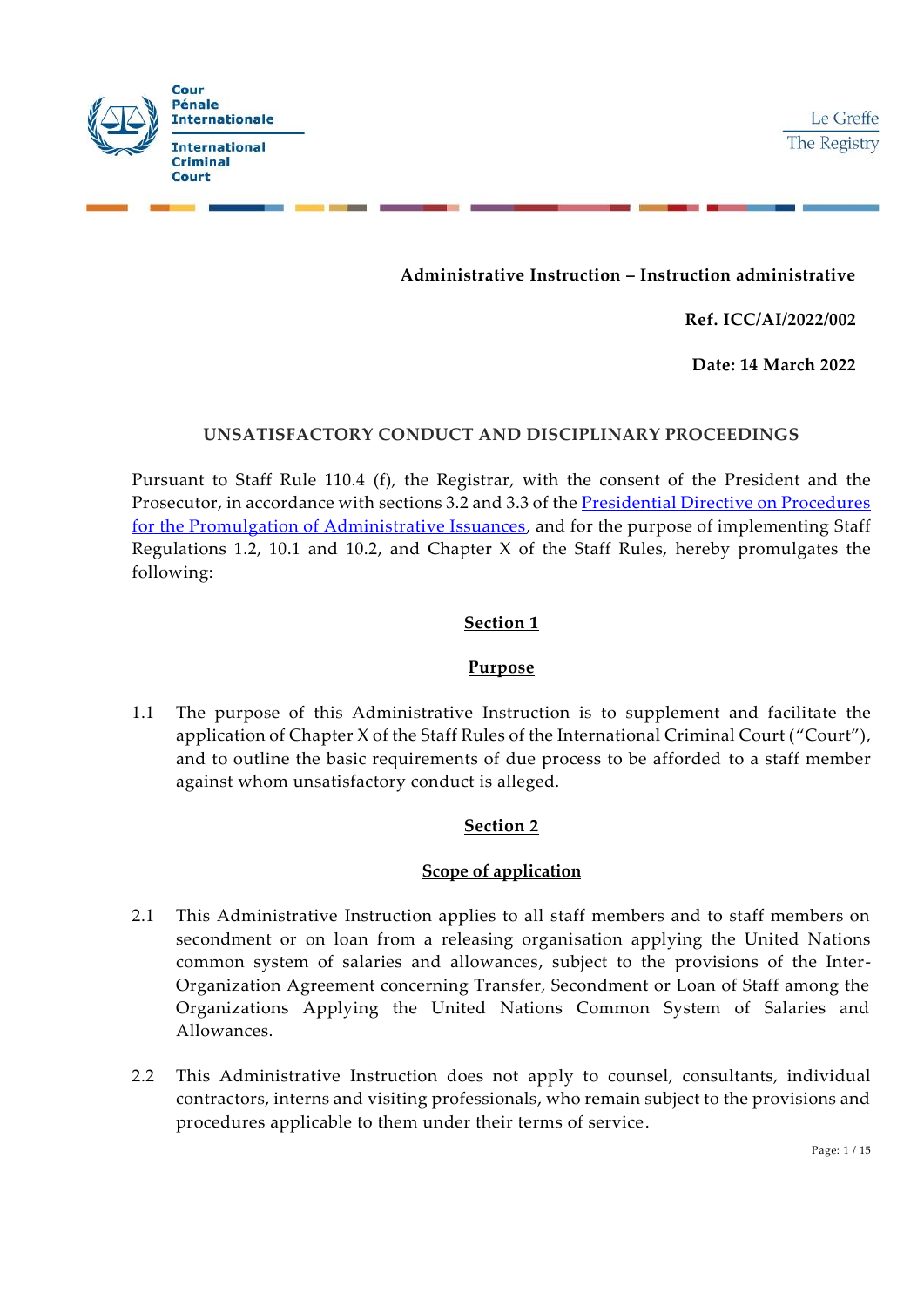

- 2.3 Disciplinary proceedings against elected officials are governed in accordance with [articles 46 and 47 of the Rome Statute](https://www.icc-cpi.int/Publications/Rome-Statute.pdf#page=39) and [chapter 2, section IV, subsection 1 of the Rules](https://www.icc-cpi.int/Publications/Rules-of-Procedure-and-Evidence.pdf#page=21)  [of Procedure and Evidence,](https://www.icc-cpi.int/Publications/Rules-of-Procedure-and-Evidence.pdf#page=21) and do not fall within the scope of this Administrative Instruction.
- 2.4 In case of inconsistency between this Administrative Instruction and the Rome Statute, the Rules of Procedure and Evidence, any resolution of the Assembly of State Parties ("ASP"), the Staff Regulations or the Staff Rules, these latter instruments shall prevail.

## **Definitions**

- 3.1 For the purposes of this Administrative Instruction:
	- (a) The "responsible official" is:
		- (i) The Prosecutor, for reported unsatisfactory conduct on the part of staff members serving the Office of the Prosecutor.
		- (ii) The Registrar, for reported unsatisfactory conduct on the part of staff members serving the other organs of the Court, as well as offices administratively linked to the Registry such as the Secretariat of the ASP and the Secretariat of the Trust Fund for Victims.
	- (b) "Unsatisfactory conduct" means failure by a staff member to act in accordance with any official document of the Court governing rights and obligations of staff members, such as the Staff Regulations and Rules and the [Financial Regulations](https://www.icc-cpi.int/NR/rdonlyres/D4B6E16A-BD66-46AF-BB43-8D4C3F069786/281202/FRRENG0705.pdf)  [and Rules,](https://www.icc-cpi.int/NR/rdonlyres/D4B6E16A-BD66-46AF-BB43-8D4C3F069786/281202/FRRENG0705.pdf) or any relevant resolutions and decisions of the ASP, or failure to observe the standards of conduct expected of an international civil servant.
	- (c) "Investigation" means an analytical fact-finding process designed to gather information to determine whether unsatisfactory conduct has occurred, and, if so, the person(s) responsible. It is an administrative process concerned with the potential failure to observe the standards of conduct expected of Court personnel and serves as a basis for disciplinary proceedings or other appropriate action.
	- (d) "Elected officials" means a judge, the Prosecutor, a Deputy Prosecutor, the Registrar and the Deputy Registrar of the Court.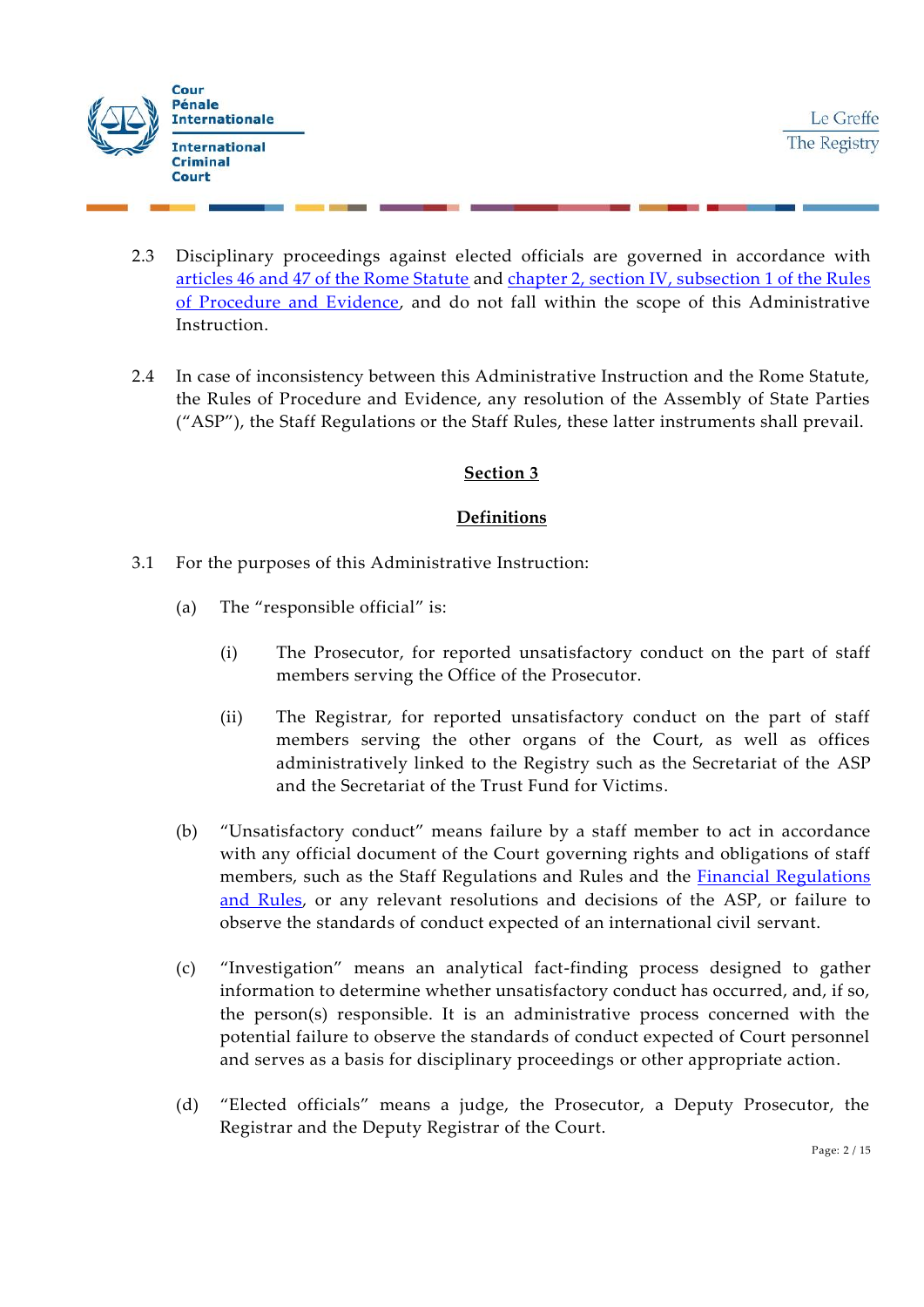

- (e) "Disciplinary measures" means the measures listed under Staff Rule 110.6 (a).
- (f) "Administrative measures" include, but are not limited to, an oral or written reprimand by a supervisor, reassignment and/or change of duties. Such measures do not constitute disciplinary measures.
- (g) "Managerial action" includes, but is not limited to, an advisory communication, training and/or coaching. Such action does not constitute a disciplinary measure.
- 3.2 All references to "staff members" shall include, where applicable, former staff members.
- 3.3 Where documentation is transmitted to a staff member, the "date of receipt" shall be the earliest of:
	- (a) The date on which the staff member acknowledges receipt;
	- (b) The date on which an electronic return receipt is generated; or
	- (c) Seven calendar days from the date on which the documentation was transmitted to the staff member's contact information on file with the Court, unless the staff member provides sufficient evidence of circumstances beyond the staff member's control that impeded the staff member's receipt of the documentation.

#### **Unsatisfactory conduct**

- 4.1 Unsatisfactory conduct for which disciplinary measures may be imposed includes, but is not limited to:
	- (a) Acts or omissions in conflict with the duties and obligations of staff members set forth in any official document of the Court;
	- (b) Unlawful acts (e.g. theft, fraud, possession or sale of illegal substances, smuggling) on or off the Court premises, and whether or not the staff member was officially on duty at the time;
	- (c) Failure to take prompt action and report it to the Human Resources Section when a claim was made against the staff member with respect to an alleged failure to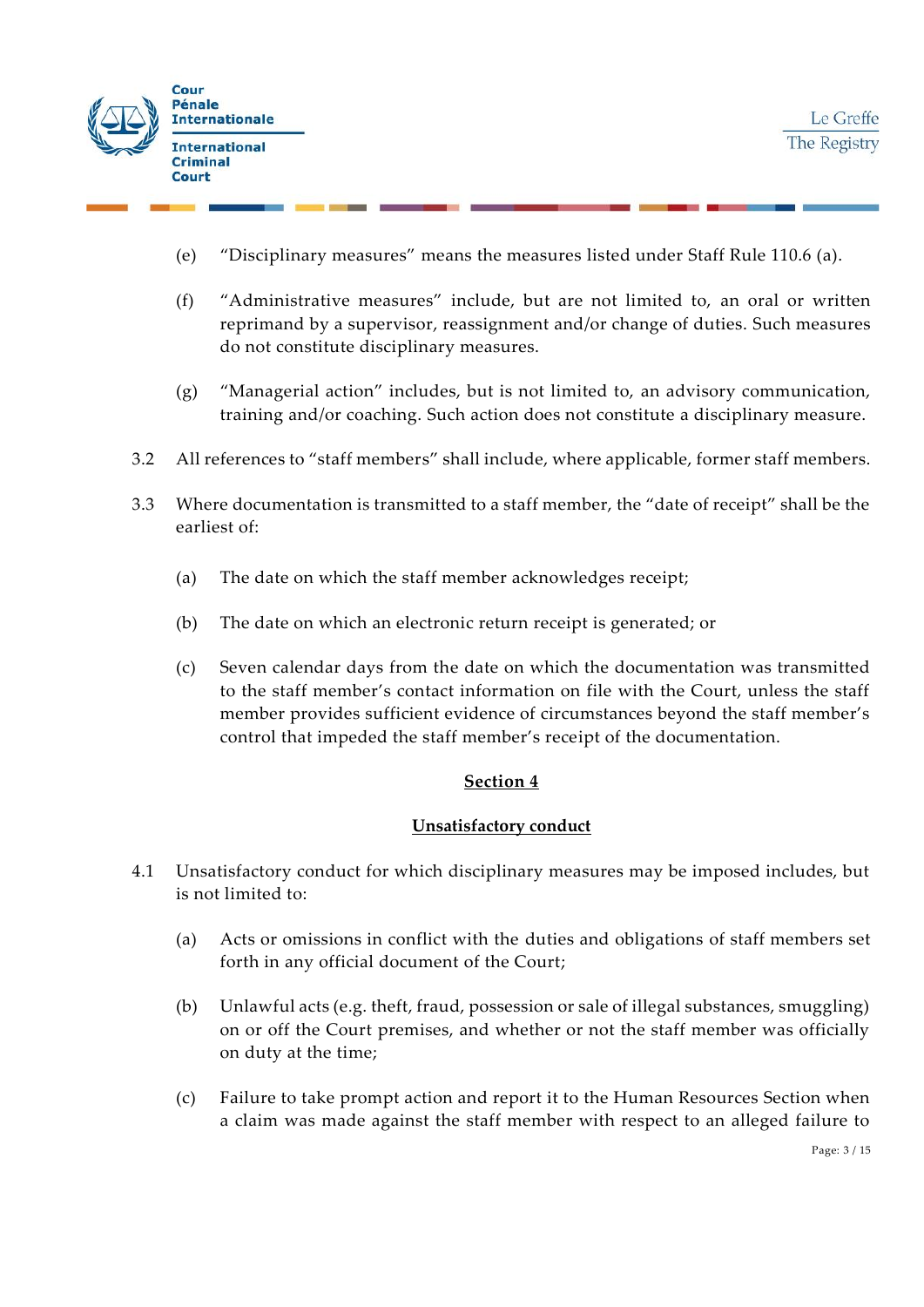

meet his or her private legal obligations, in accordance with the **Administrative** [Instruction on Private Legal Obligations of Staff Members;](https://www.icc-cpi.int/Vademecum/OT584300_ICC%20AI%202008%20004%20(ENG)%20-%20PRIVATE%20LEGAL%20OBLIGATIONS%20OF%20STAFF%20MEMBERS.PDF)

- (d) Misrepresentation or false certification in connection with any claim or benefit from the Court, including failure to disclose a fact material to that claim or benefit;
- (e) Assault upon or threats to other staff members, unless in accordance with the [Administrative Instruction on the Use of Physical Force and of Firearms by ICC](https://www.icc-cpi.int/Vademecum/ICC%20AI%202004%20003%20(ENG)%20-%20THE%20USE%20OF%20PHYSICAL%20FORCE%20AND%20OF%20FIREARMS%20BY%20ICC%20SECURITY%20OFFICERS.PDF)  [Security Officers;](https://www.icc-cpi.int/Vademecum/ICC%20AI%202004%20003%20(ENG)%20-%20THE%20USE%20OF%20PHYSICAL%20FORCE%20AND%20OF%20FIREARMS%20BY%20ICC%20SECURITY%20OFFICERS.PDF)
- (f) Discrimination, harassment, including sexual harassment, and abuse of authority;
- (g) Misuse of office equipment, files, electronic files, documents or any asset of the Court;
- (h) Breach of confidentiality;
- (i) Violations of the Court's information protection policies;
- (j) Abuse of the Court's privileges and immunities;
- (k) Any act or omission contravening the Financial Regulations and Rules;
- (l) Failure to comply with obligations with regard to the prevention of a conflict of interest;
- (m) Mishandling of contract obligations and relations with third parties leading to loss of property or assets, or generating liabilities for the Court;
- (n) Breach of fiduciary obligations *vis-à-vis* the Court;
- (o) Failure to comply with obligations with regard to acceptance of any honour, decoration, favour, gift or remuneration;
- (p) Retaliation, by way of any direct or indirect detrimental action recommended, threatened or taken, against a staff member because that person has:
	- reported: (i) unsatisfactory conduct, (ii) serious misconduct and serious breach of duty as defined in rule 24 of the Rules of Procedure and Evidence, or (iii)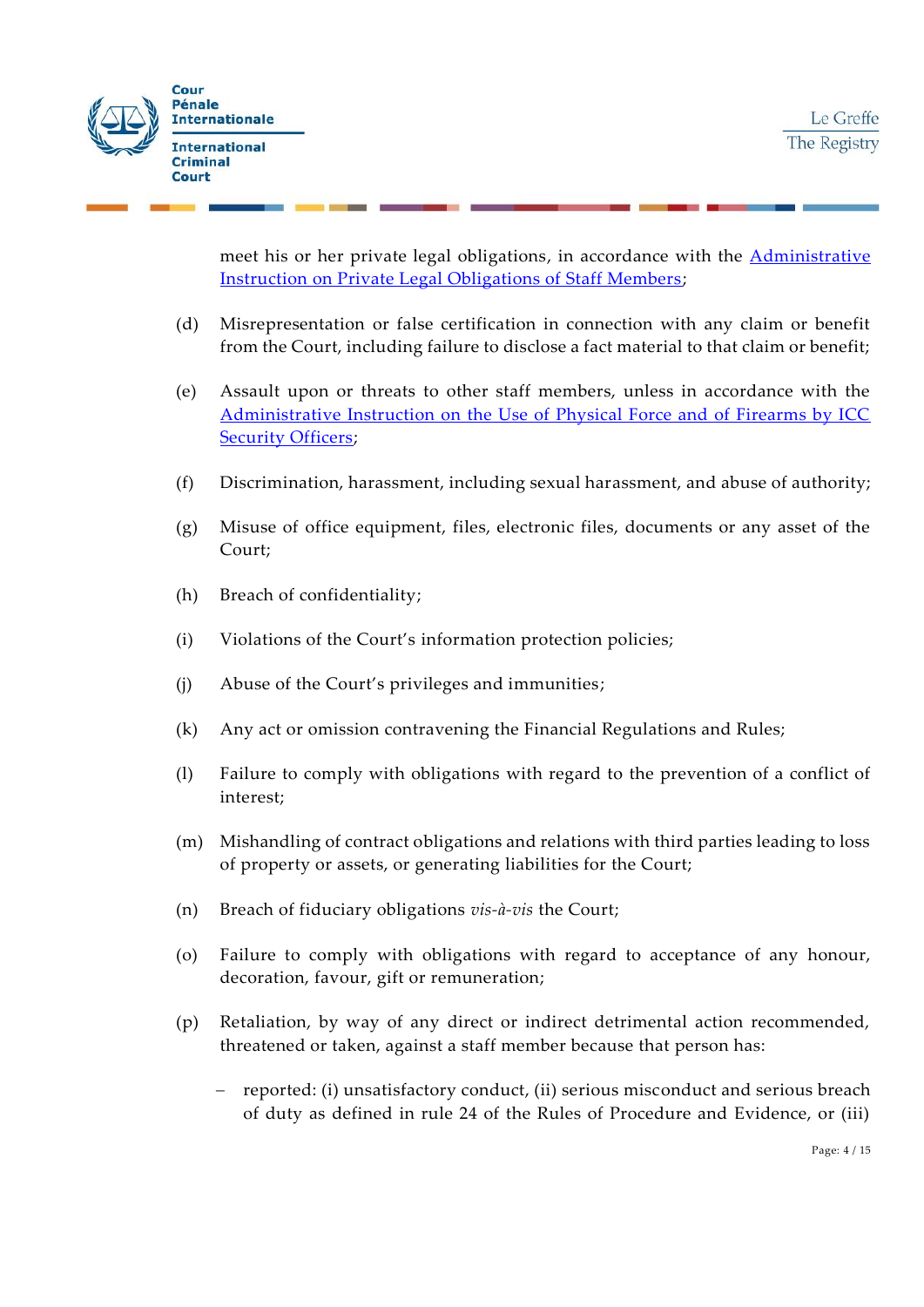

misconduct of a less serious nature as defined in rule 25 of the Rules of Procedure and Evidence; or

- cooperated in good faith with a duly authorized investigation, audit, or oversight activity;
- (q) Making a report or providing information that is intentionally false or misleading;
- (r) Failure to cooperate with an investigation, without reasonable excuse, or attempts to impede, obstruct or improperly influence an investigation;
- (s) Sexual exploitation and sexual abuse;
- (t) Acts or behaviour that may discredit the Court.
- 4.2 Unsatisfactory conduct may also include assisting in, or contributing to, the commission of unsatisfactory conduct.

#### **Section 5**

#### **Reporting information about suspected unsatisfactory conduct**

- 5.1 Staff members who become aware of, or receive information regarding, suspected unsatisfactory conduct, past or present, have a duty to report this information promptly and an obligation to cooperate with duly authorized investigations, audits, and oversight activities such as evaluations and inspections. Staff members shall be protected from retaliation for complying with these duties.
- 5.2 Information about suspected unsatisfactory conduct shall be reported in accordance with section 4 of the Administrative Instruction on Investigations of Unsatisfactory [Conduct.](https://www.icc-cpi.int/Vademecum/ICC_AI_2022_001-ENG_INVESTIGATIONS-OF-UNSATISFACTORY-CONDUCT.pdf)

## **Section 6**

#### **Investigations**

6.1 The investigation process is governed by the Administrative Instruction on Investigations of Unsatisfactory Conduct.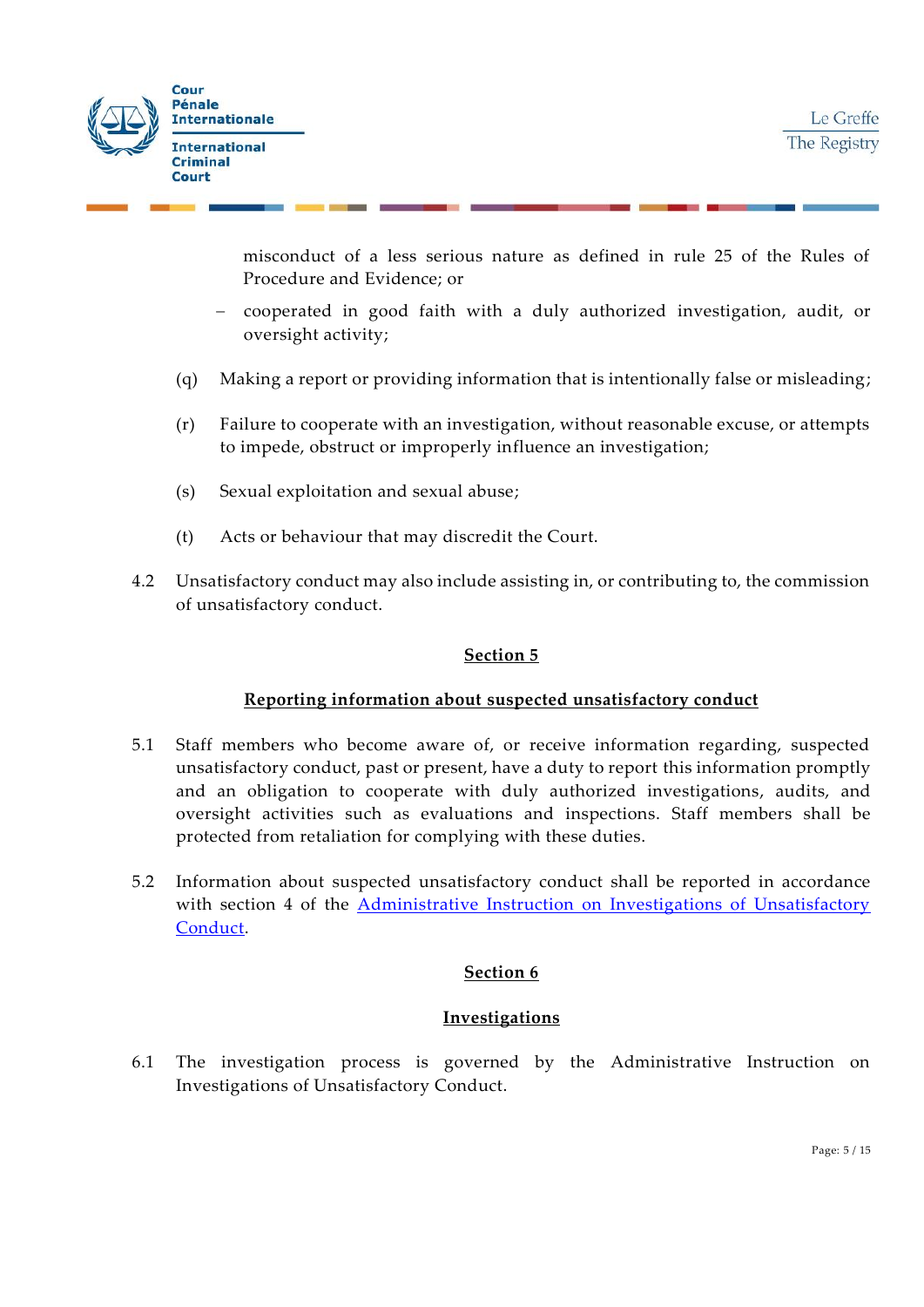

- 6.2 In accordance with the [Operational Mandate of the Independent Oversight Mechanism,](https://asp.icc-cpi.int/iccdocs/asp_docs/ASP19/ICC-ASP-19-Res6-ENG.pdf#page=26) the Independent Oversight Mechanism ("IOM") shall receive all allegations of suspected unsatisfactory conduct and has discretionary authority to decide which matters to pursue.
- 6.3 If the IOM decides to investigate a matter, no further action should be taken by any other body within the Court, without first consulting the IOM, until the IOM has completed its investigation.

## **Disciplinary proceedings**

### *Initial actions on an investigation report*

- 7.1 Upon receipt of an investigation report recommending the initiation of disciplinary proceedings against a staff member, the responsible official shall decide, within 10 working days from the date of submission of the investigation report, whether to initiate disciplinary proceedings.
- 7.2 Following a decision to initiate disciplinary proceedings, the responsible official shall provide the staff member with:
	- (a) The allegations of unsatisfactory conduct in writing, which should include the specific obligations or standards of conduct that the staff member breached.
	- (b) Notification of:
		- (i) The staff member's right to respond to the allegations of unsatisfactory conduct and to provide any evidence in accordance with section 7.3;
		- (ii) The staff member's right to be represented or assisted by a staff member or a former staff member of his or her choosing in accordance with Staff Rule 110.2 (d); and
		- (iii) In relevant cases, the possibility of financial recovery pursuant to Staff Rule 101.3 (d).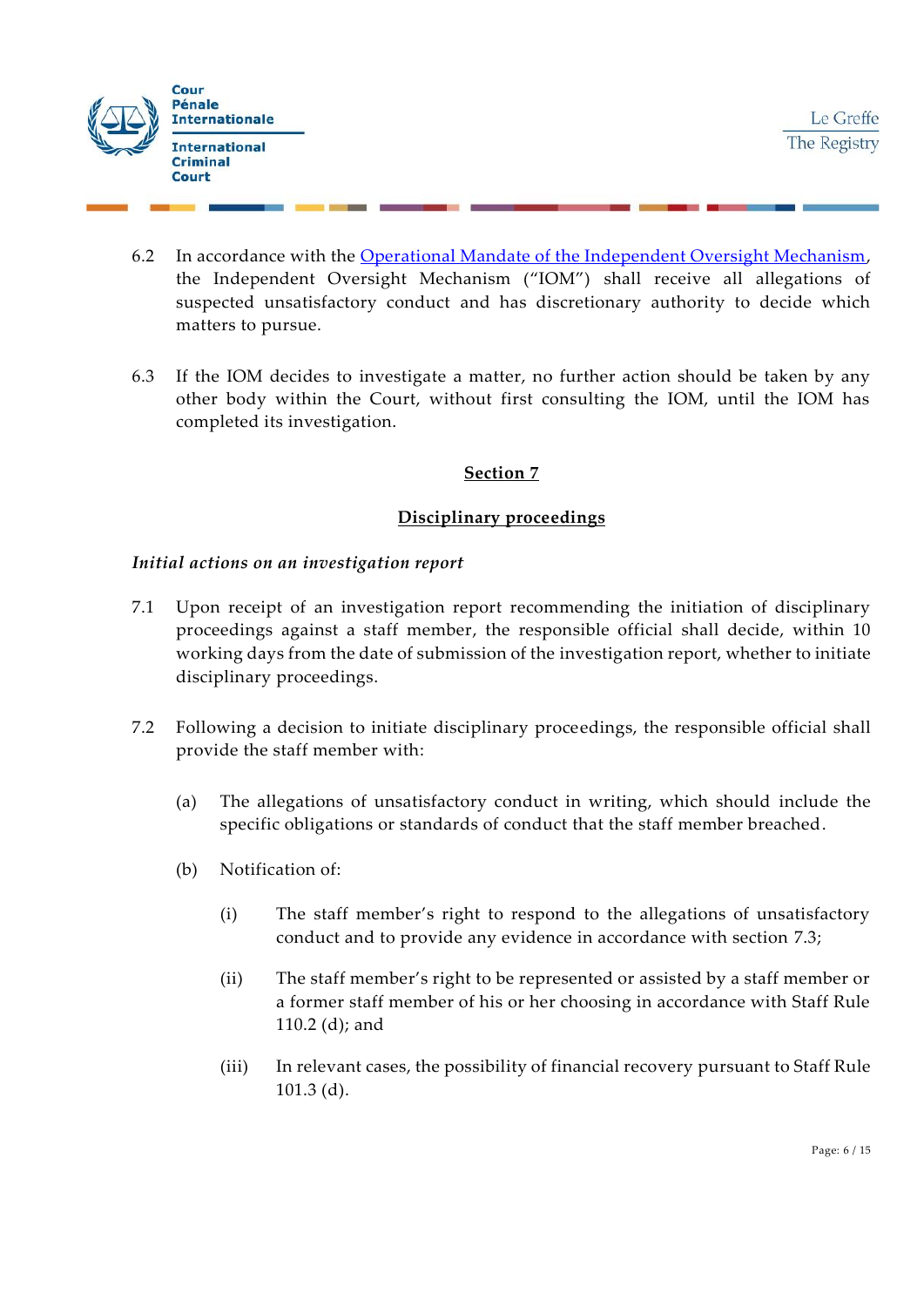



- (c) A copy of the investigation report and the relevant supporting documentation. The copies of such documentation provided to a staff member may be subject to any measures, including redaction, adopted to ensure that the interests of the Court or its staff members, including privileged information and safety and security concerns, are not adversely affected by the disclosure of particular information.
- 7.3 The staff member shall be given an opportunity to respond in writing to the allegations of unsatisfactory conduct within 30 calendar days of the date of receipt of the allegations. The staff member may request, in writing, additional time to respond. Any such request must be made prior to the expiration of the deadline and must contain reasons for the request. If no response to the allegations of unsatisfactory conduct is received within the specified time limit, the matter may nevertheless proceed, without further notice to the staff member.
- 7.4 On the basis of the entire dossier, the responsible official shall proceed, within 10 working days from the date of receipt of the staff member's response, as follows:
	- (a) Decide that the case shall be closed, and the staff member shall be notified that no further action will be taken; or
	- (b) Take managerial action and/or administrative measures, except that no reprimand by a supervisor may be imposed unless unsatisfactory conduct has occurred; or
	- (c) Refer the matter to the Disciplinary Advisory Board for advice as to what disciplinary measures, if any, would be appropriate; or
	- (d) If the evidence clearly indicates that unsatisfactory conduct has occurred, and that the seriousness of the unsatisfactory conduct warrants immediate separation from service, decide that the staff member concerned be summarily dismissed.

# *Referral to the Disciplinary Advisory Board*

7.5 Staff Rule 110.2 (b) provides for referral of a case to the Disciplinary Advisory Board for advice as to what disciplinary measures, if any, would be appropriate. Whenever the responsible official decides to refer a case to the Disciplinary Advisory Board, he or she shall inform the staff member in writing of his or her decision within 3 working days from the date when the case was referred to the Disciplinary Advisory Board.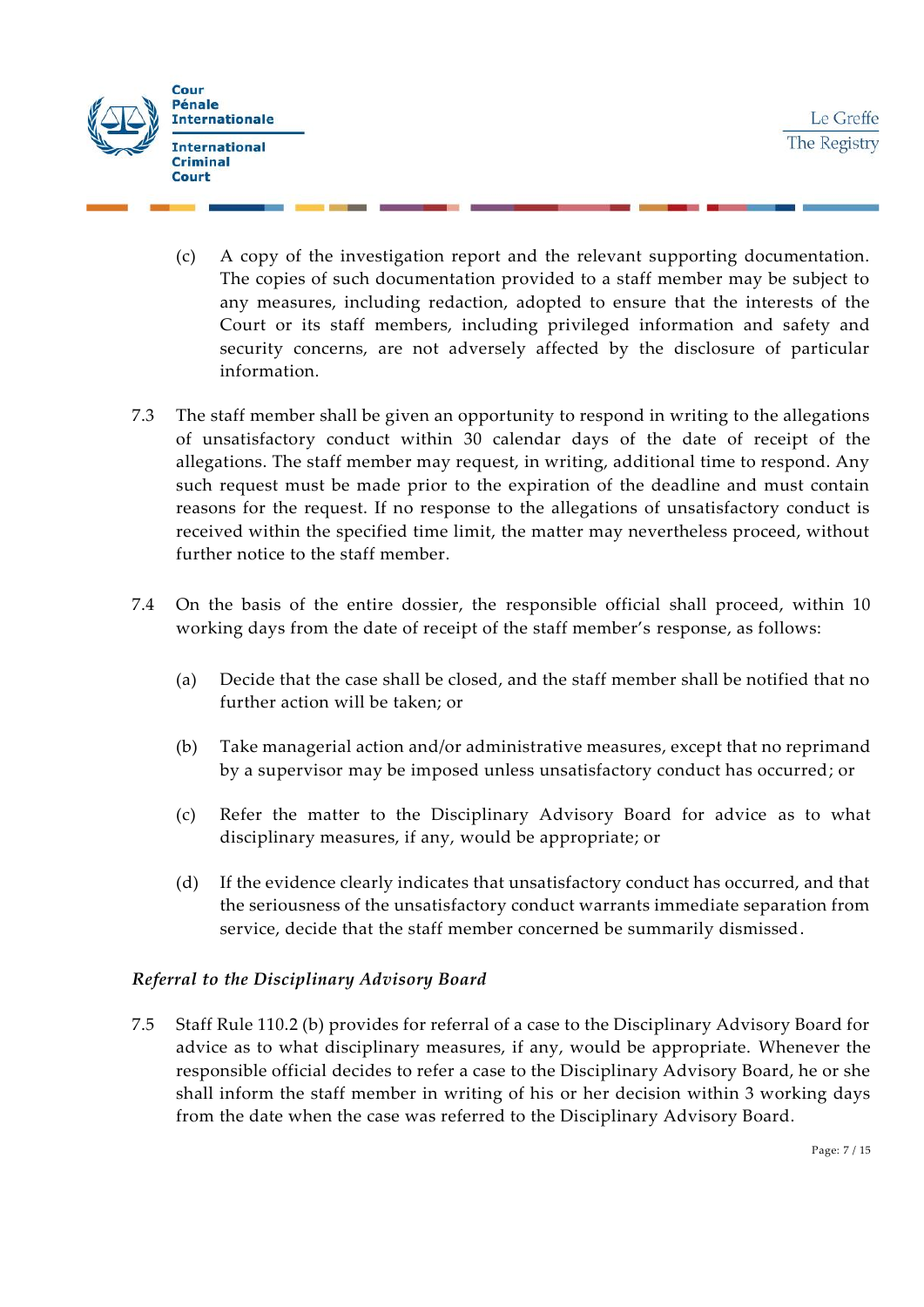

- 7.6 Referral to the Disciplinary Advisory Board may be waived, by mutual agreement of the staff member concerned and the responsible official, under the provisions of Staff Rule 110.2 (b) (i). A waiver means that the staff member agrees to forego Disciplinary Advisory Board proceedings and to have imposed one or more of the disciplinary measures listed in Staff Rule 110.6 (a). Either the staff member concerned or the responsible official may propose a waiver. If there is mutual agreement on the waiver, it shall be recorded in writing.
- 7.7 In accordance with Staff Rule 110.3 (l), if, in the opinion of the responsible official consideration of the case involves sensitive matters specific to one organ, he or she may require, on an exceptional basis, the Chairperson of the Disciplinary Advisory Board to constitute a panel of the Disciplinary Advisory Board ("Panel") composed solely of members who are staff members of the organ concerned.
- 7.8 Whenever a case is referred to the Disciplinary Advisory Board, the Secretary of the Disciplinary Advisory Board shall:
	- (a) Inform the staff member of the composition of the Panel that may consider or review his or her case;
	- (b) Transmit to the staff member a copy of the entire dossier submitted to the Disciplinary Advisory Board; and
	- (c) Advise the staff member of his or her right to be represented or assisted by a staff member or a former staff member of his or her choosing in accordance with Staff Rule 110.2 (d).

## *Proceedings before the Disciplinary Advisory Board*

- 7.9 Pursuant to Staff Rule 110.4 (b), in considering a case, the Disciplinary Advisory Board shall act with maximum dispatch and shall provide its advice to the responsible official within 30 calendar days. This deadline runs from the day a Panel is constituted by the Chairperson of the Disciplinary Advisory Board. The Panel may, under exceptional circumstances, request the responsible official for an extension of the time limit.
- 7.10 The proceedings of the Disciplinary Advisory Board and its [rules of procedure](https://www.icc-cpi.int/Vademecum/ICC%20AI%202019%20006%20Annex%20%20(ENG)%20-%20RULES%20OF%20PROCEDURE%20OF%20THE%20DISCIPLINARY%20ADVISORY%20BOARD.PDF) ("Rules of Procedure") shall be consistent with due process, the fundamental requirements of which are that the staff member concerned has the right to know the allegations against him or her; the right to see or hear the evidence against him or her; the right to rebut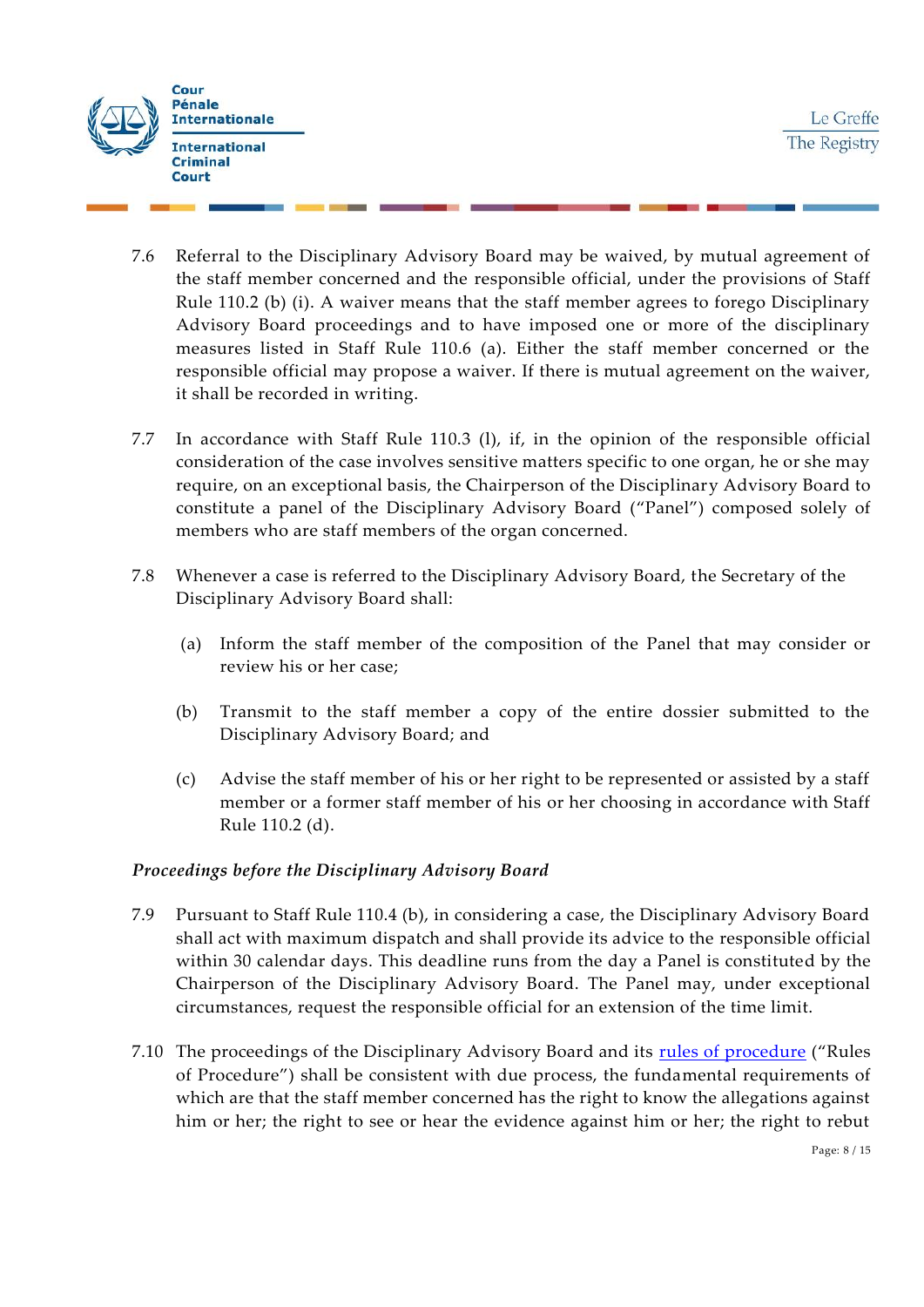

the allegations and the right to present countervailing evidence and any mitigating factors. Staff members are expected to be acquainted with the Rules of Procedure.

- 7.11 The Disciplinary Advisory Board may request further information from any relevant source, including clarification from the IOM, the responsible official, or the staff member concerned, as appropriate.
- 7.12 The Disciplinary Advisory Board shall submit its report to the responsible official in accordance with Staff Rule 110.4 (e) and its Rules of Procedure.

### *Report of the Disciplinary Advisory Board*

7.13 The report of the Disciplinary Advisory Board shall contain:

- (a) The allegations of unsatisfactory conduct;
- (b) A summary of the staff member's response to the allegations and to the disciplinary referral, if any;
- (c) A summary of the proceedings;
- (d) The Disciplinary Advisory Board's evaluation of the findings in the investigation report and the response of the staff member;
- (e) If the Disciplinary Advisory Board received further information pursuant to section 7.11, a summary of this information and its relevance to the case;
- (f) Any aggravating or mitigating factors that may be relevant;
- (g) Conclusions on the above;
- (h) Recommendation(s) from the Disciplinary Advisory Board to the responsible official as to what disciplinary measures, if any, may be applied;
- (i) A record of the votes on the advice, including any dissenting or separate opinion.
- 7.14 The Secretary of the Disciplinary Advisory Board shall transmit with maximum dispatch to the responsible official the report, together with the complete dossier of the case, for final decision.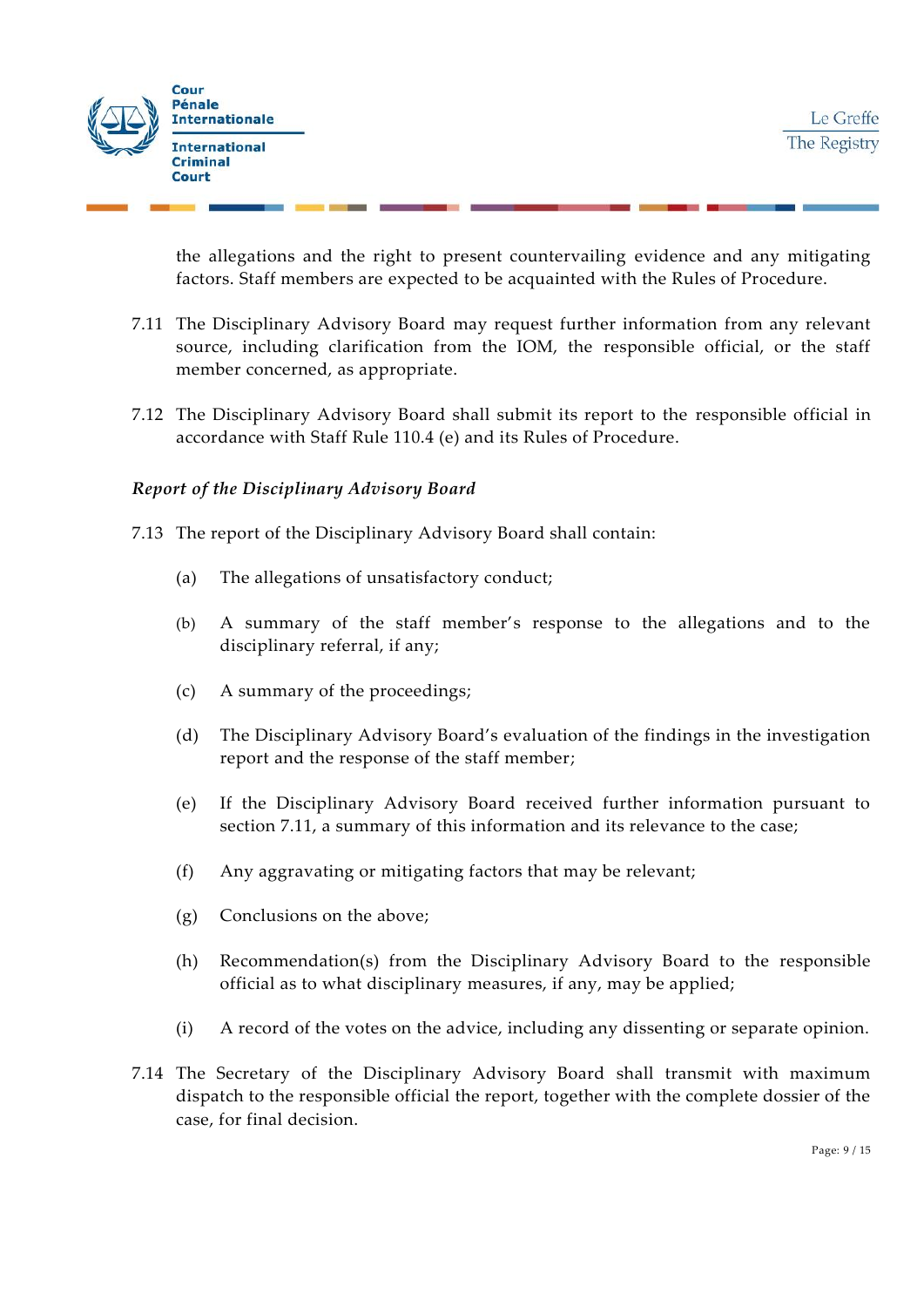

7.15 The Secretary of the Disciplinary Advisory Board shall also notify the staff member concerned of the date on which the report was transmitted to the responsible official for final decision.

## *Final Decision*

- 7.16 The final decision on the recommendation of the Disciplinary Advisory Board shall be taken by the responsible official within 30 calendar days of the date of the submission of the report by the Secretary of the Disciplinary Advisory Board.
- 7.17 The final decision of the responsible official forms part of a staff member's record of service with the Court, and shall be placed in the official status file of the staff member concerned in accordance with the [Administrative Instruction on Official Status File.](https://www.icc-cpi.int/Vademecum/OT584296_ICC%20AI%202008%20002%20(ENG)%20-%20OFFICIAL%20STATUS%20FILE.PDF)
- 7.18 In cases of summary dismissal under the terms of Staff Regulation 10.2 (b) and Staff Rule 110.2 (b) (ii):
	- (a) The staff member may, within 60 calendar days of receiving written notification of the decision, request that such decision be reviewed by the Disciplinary Advisory Board; and
	- (b) Upon receipt of the report of the Disciplinary Advisory Board regarding the request for review of the summary dismissal, the responsible official shall, within 30 calendar days of receipt of the report, decide what action to take in respect thereof.
- 7.19 In accordance with Staff Rule 110.8, an appeal against a final decision taken by the responsible official at the conclusion of disciplinary proceedings in which the advice of the Disciplinary Advisory Board has been sought may be filed before the Administrative Tribunal of the International Labour Organization.

## **Section 8**

## **Disclosure of information obtained**

8.1 All information obtained at any stage during the disciplinary proceedings shall be considered confidential, subject to: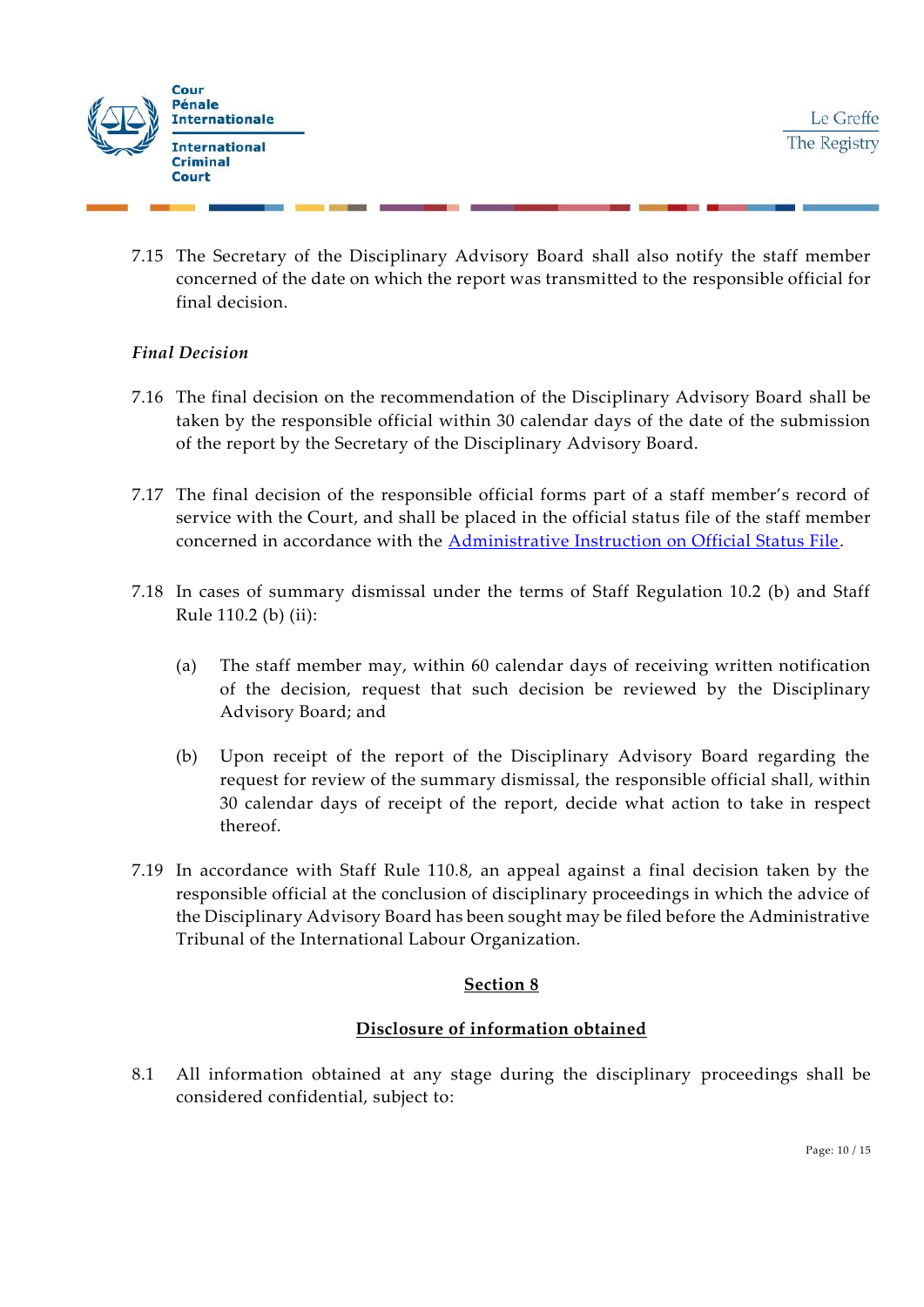

- (a) The exchange of information among staff members and other persons serving the Court in undertaking their official duties for the Court;
- (b) The exchange of information for the purposes of representation or assistance during the course of disciplinary proceedings in accordance with Staff Rule 110.2(d); and
- (b) The reporting requirements of the Court and the IOM.

### **Suspension during disciplinary proceedings**

9.1 In accordance with Staff Rule 110.5 (a), a staff member may be suspended from duty at any time, upon consultation with the IOM where possible, following an allegation of suspected unsatisfactory conduct and pending completion of disciplinary proceedings, for a period which should not normally exceed three months. Suspension shall be with pay, unless the responsible official decides that exceptional circumstances warrant suspension without pay. In both cases, such action is without prejudice to the rights and entitlements of the staff member and does not constitute a disciplinary measure.

#### *Suspension with pay*

- 9.2 The decision to suspend a staff member with pay may be made by the responsible official following the responsible official's determination that at least one of the following circumstances is met:
	- (a) The staff member is unable to continue effectively performing his or her functions, given the nature of those functions;
	- (b) Continued service by the staff member would create a risk that the staff member could destroy, conceal or otherwise tamper with potential evidence, or interfere in any way with the investigation or disciplinary proceedings, including by retaliating against individuals or intimidating a witness;
	- (c) The continued presence of the staff member on the Court's premises could constitute a security or financial risk to the Court and/or its personnel, or could otherwise prejudice the interests or reputation of the Court;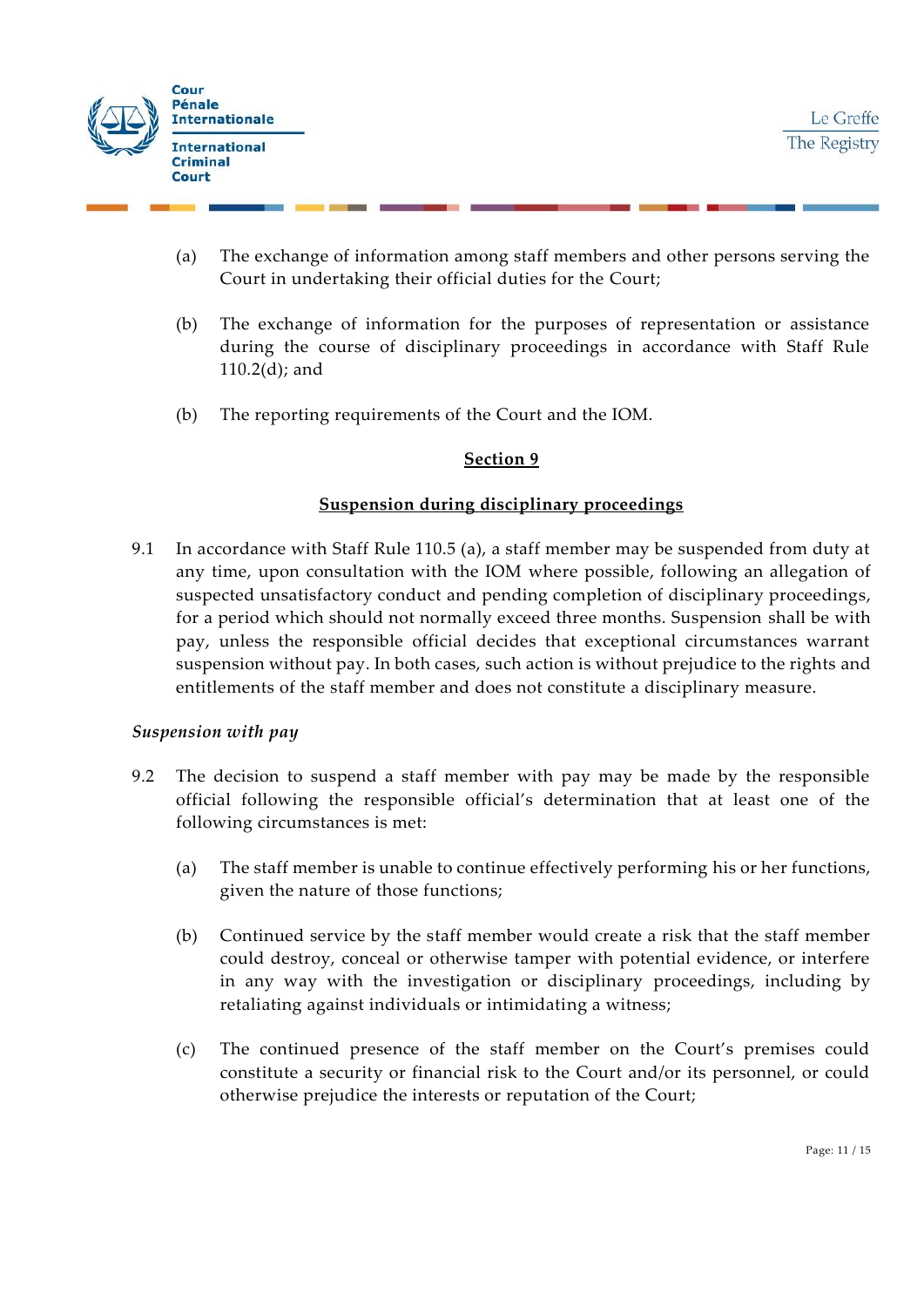

- (d) The staff member's continued presence at the office could have a negative impact on the preservation of a harmonious work environment;
- (e) There is a risk of repetition or continuation of the unsatisfactory conduct.

## *Suspension without pay*

- 9.3 A staff member may be suspended without pay by the responsible official when at least one of the following conditions is met:
	- (a) There are reasonable grounds to believe (probable cause) that the staff member engaged in sexual exploitation or sexual abuse;
	- (b) There are exceptional circumstances that warrant the placement of the staff member on suspension without pay because the unsatisfactory conduct is of such gravity that it would, if established, warrant termination or summary dismissal under Staff Rule 110.6 (a) (vii) or (viii), and there is information before the responsible official about the unsatisfactory conduct that makes it more likely than not (preponderance of the evidence) that the staff member engaged in the unsatisfactory conduct.
- 9.4 Provided that at least one of the conditions of section 9.3 is met, the responsible official may convert the staff member's suspension with pay to suspension without pay at any time pending the conclusion of the disciplinary proceedings.
- 9.5 If a staff member is placed on suspension without pay and either the allegations of unsatisfactory conduct are subsequently not sustained or it is subsequently found that the conduct at issue does not warrant termination or summary dismissal, any pay withheld shall be restored. The Court may decide not to restore any pay withheld for the period during which the staff member was placed on suspension without pay if the staff member separates from the Court for any reason prior to the completion of the investigation or disciplinary proceedings, and the matter cannot be pursued as a result of lack of cooperation on the part of the staff member.

## *Notification of placement on suspension*

9.6 The notice of suspension may be communicated to the staff member in hard copy or electronically. Where transmission to the staff member is in hard copy, this shall normally be done by registered mail or by hand. Where such documentation is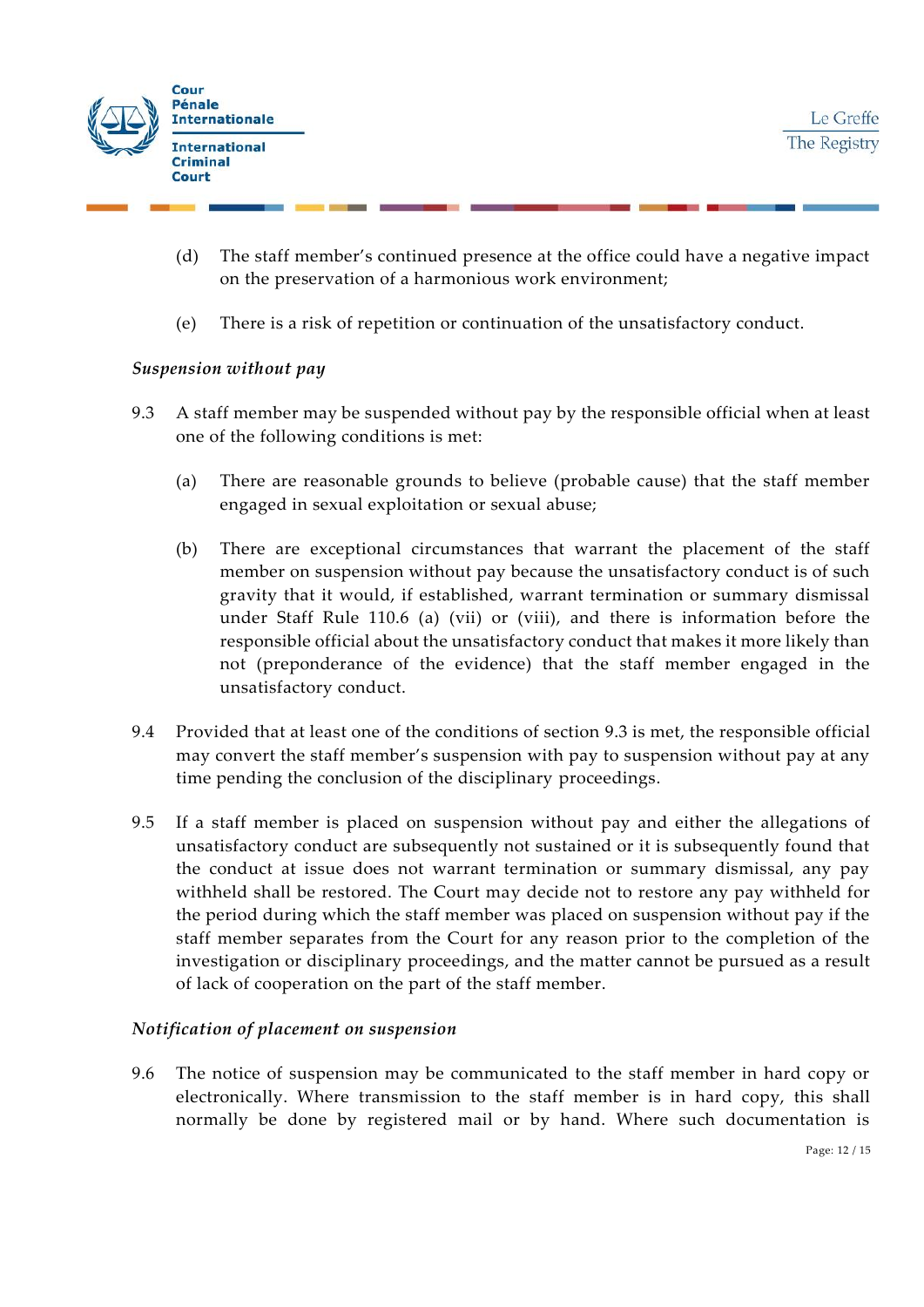

transmitted to the staff member, the date of receipt shall be determined in accordance with section 3.3 above.

### *Obligations of a staff member on suspension*

- 9.7 A staff member placed on suspension shall:
	- (a) Immediately surrender his or her Court badge.
	- (b) Immediately discontinue performance of his or her official duties.
	- (c) Immediately have his or her access to the Court's IT systems suspended. A generic out of office email reply shall be set on behalf of the staff member.
	- (d) Immediately return any property of the Court that has been assigned to him or her.
	- (e) Immediately surrender any IT equipment, access credentials, tokens and other items that contain, or provide access to, the Court's data. If this cannot be done immediately, the staff member shall arrange to surrender the items within 24 hours of notification of suspension, and shall desist from any use thereof.
	- (f) Immediately provide to the Court, and update as necessary during the period of suspension, his or her current contact information, including telephone number(s), personal email address(es) and current residential address.
	- (g) Desist from accessing any non-public Court data stored in any non-Court system (e.g. cloud storage services, messaging systems, personal IT equipment and portable storage media).
	- (h) Not have a right to copy, extract, export or otherwise obtain Court data from a Court IT system during the period of suspension.
	- (i) Remain available to be contacted by the Court through the contact information provided.
	- (j) Remain available for the purpose of cooperation with an investigation, participate in the disciplinary proceedings and follow any directions and instructions issued by the Court.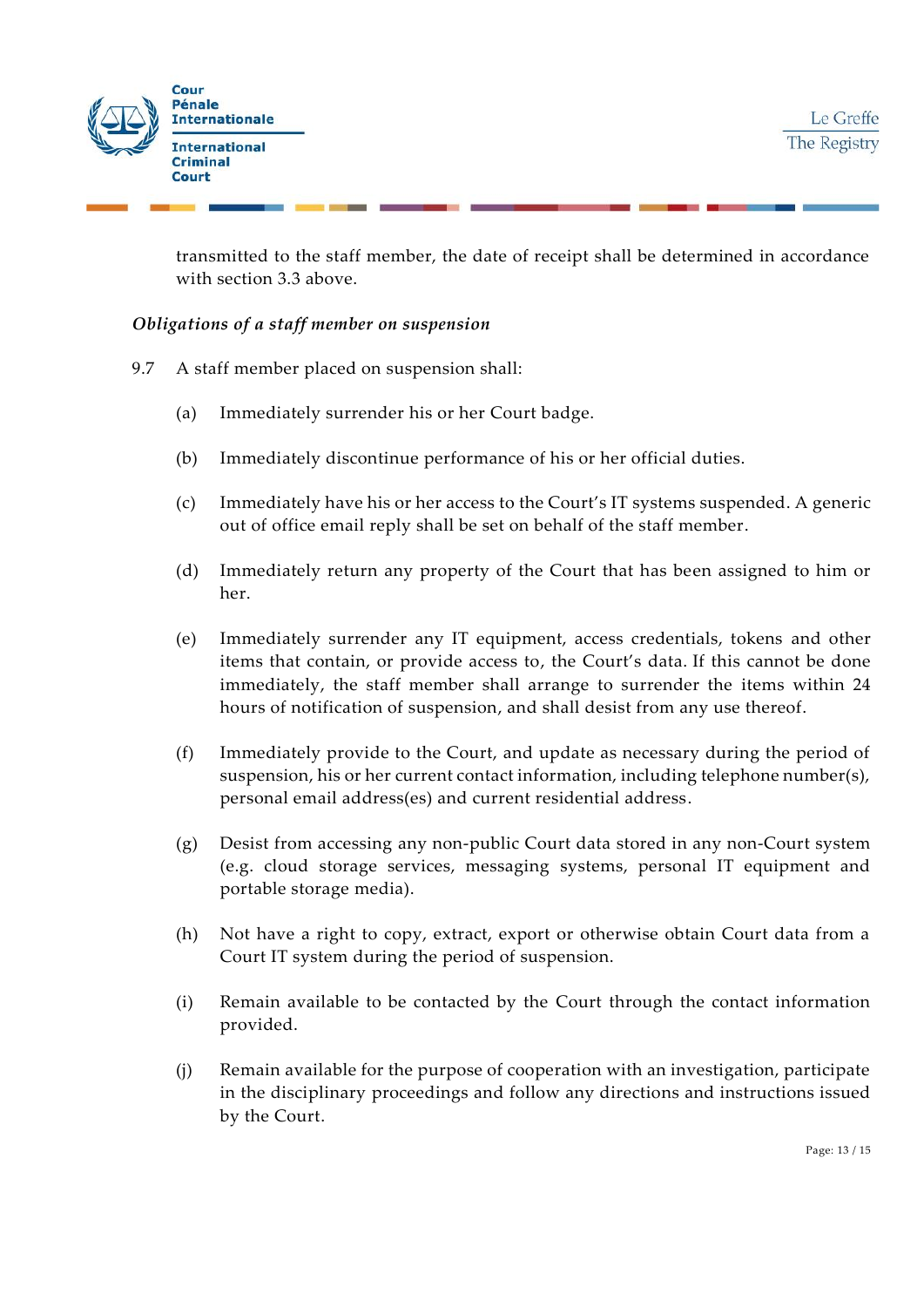

In addition, a staff member placed on suspension shall request written approval from the responsible official if he or she wishes to:

- (k) Be provided with access to a Court IT system during the period of suspension.
- (l) Be provided with a copy of Court data during the period of suspension.
- (m) Be provided with a Court laptop during the period of suspension for the purpose of cooperation with an investigation, participation in the disciplinary proceedings, and/or in order to comply with any other directions and instructions issued by the Court.
- (n) Enter the Court's premises during the period of suspension.
- (o) Leave the duty station during the period of suspension.
- (p) Engage in any outside employment or activities in accordance with Staff Regulation 1.2 (n) and Staff Rule 101.7.

The responsible official shall decide on requests for written approval in consultation with the IOM, as appropriate.

Failure to comply with the requirements of section 9.7 (a)-(p), without reasonable excuse, may constitute unsatisfactory conduct and lead to disciplinary or other appropriate action.

9.8 Where the Court has made at least three documented attempts to contact the staff member on suspension using the most recent contact information provided, and the staff member does not contact the Court within 21 calendar days of the last documented attempt, then the matter may proceed to be considered as an abandonment of post under Staff Rule 109.4.

#### **Section 10**

#### **Miscellaneous**

10.1 Disciplinary proceedings may be conducted and documented in either English or French. Submissions by a staff member under this Administrative Instruction may be made in either English or French.